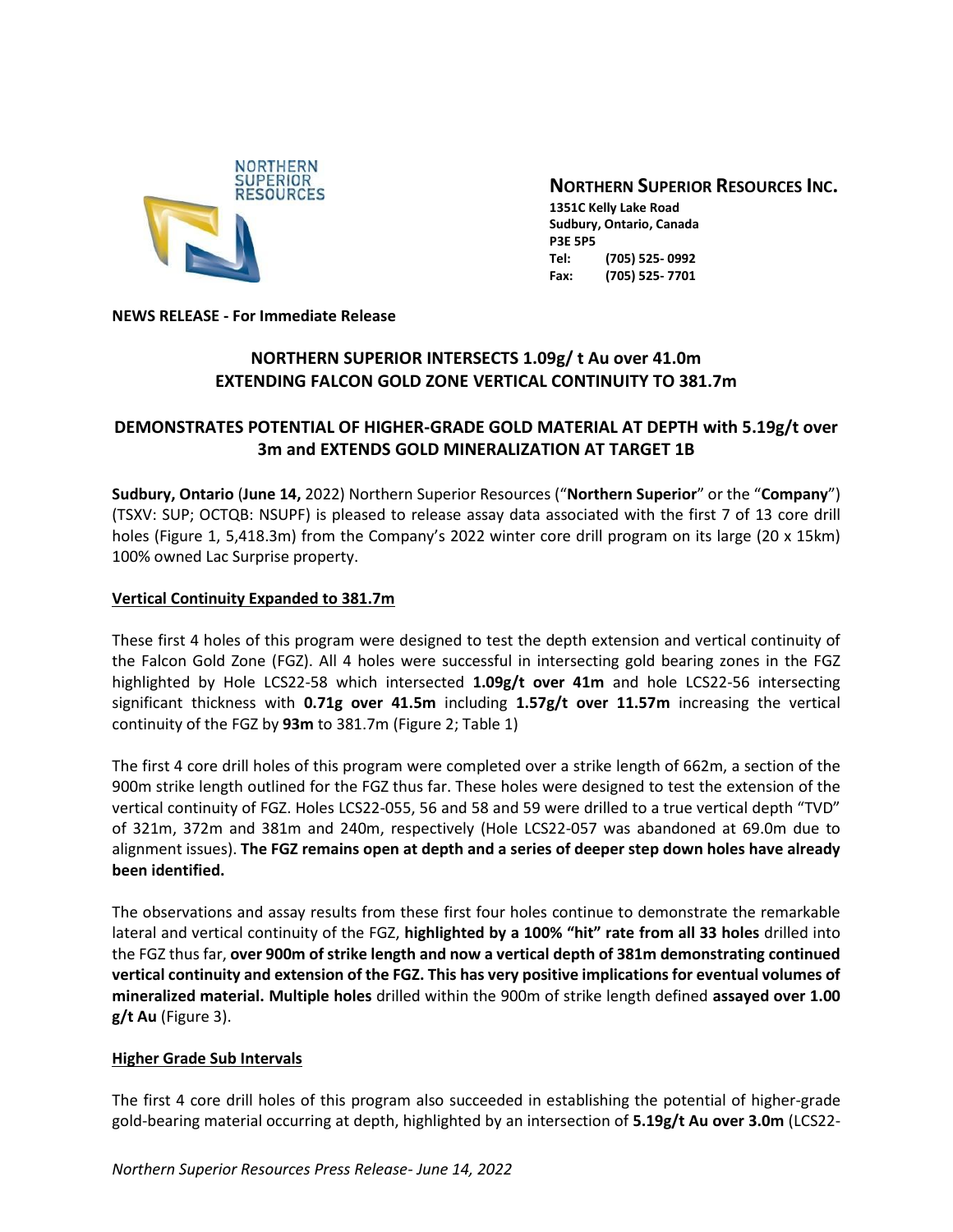058; Table 1). Compilation of gold assay data from all holes drilled into the FGZ to date suggest the presence of at least two high-grade gold-bearing zones plunging to the west within the FGZ (Figure 4).

LCS22-059 intersected an interval of **0.62g/t Au over 19.7m** (Table 1), which importantly documented a strong molybdenite presence (Figure 4). A similar, strong molybdenite signature, observed in FGZ core elsewhere within Target 1 often produced higher gold and silver grades (Table 2). As such, an additional core drill hole to test this area of the system is warranted as this area looks quite promising from a geological perspective.

Drill hole LCS22-055 returned lower than average grades for the FGZ due to the fact it deviated west of its intended target (Figure 4). As such, it missed an area where higher grade material is thought to exist. Thus another hole closer to the intended target area is warranted.

The FGZ is a major, near-surface new discovery made by Northern Superior over the past 18 months and can be traced west over 900m from the eastern boundary of the property, on strike with Vanstar/ IAMGold's 3.2M ounces at 1.02 g/t Au Nelligan gold deposit\*(*see* Figure 2, Northern Superior press release, August 17, 2021). *The FGZ remains open to the west and at depth.*

## **Extension of Gold Mineralization at Target 1B**

Establishing the potential for an additional gold-bearing system at Target 1B, south of and parallel to the FGZ, Target 1 (Figure 1). This additional system was intersected by 3 holes associated with this program with hole LCS 22-061 intersecting **0.90 g/t over 13.1m** following up on hole LCS20-21 completed in 2020 (0.29g/t Au over 23.1m; *see* Northern Superior press release January 21, 2021). Given that the three core drill holes from this program were purely exploration and spaced over 760m, each of which intersected gold-bearing material across such a strike length, at a relatively shallow depth is encouraging and warrants further testing. These potential satellite parallel systems would be consistent with what is seen at the neighboring Nelligan deposit to the west (Table 3).

**Dr. T.F. Morris, President and CEO states:** "We are very pleased to have achieved the goals set out for this program. The ability to successfully extend the vertical continuity of FGZ zone another 93m to 381.7m with gold grades consistent with those previously reported, points to the robust nature of the FGZ along 900m of strike length. That we have also demonstrated the potential of higher-grade gold material at depth within the within the system is also strongly encouraging. These observations, coupled with the fact that the system remains open along strike to the west and at depth makes the FGZ a truly exciting discovery and opportunity."

"We are also excited that there may be an additional gold-bearing system south of and along strike of the FGZ. That a second, satellite gold-bearing system exists next to the FGZ would be consistent with the situation associated with the neighboring Nelligan gold deposit, where there are three satellite zones associated with the main Renard Gold Zone\*.

"We are also looking very much forward to seeing what assay results from the remaining 5 holes, west of the FGZ, reveal. Where we hope to see a continued westward extension of the FGZ and/ or new additional areas of gold mineralization."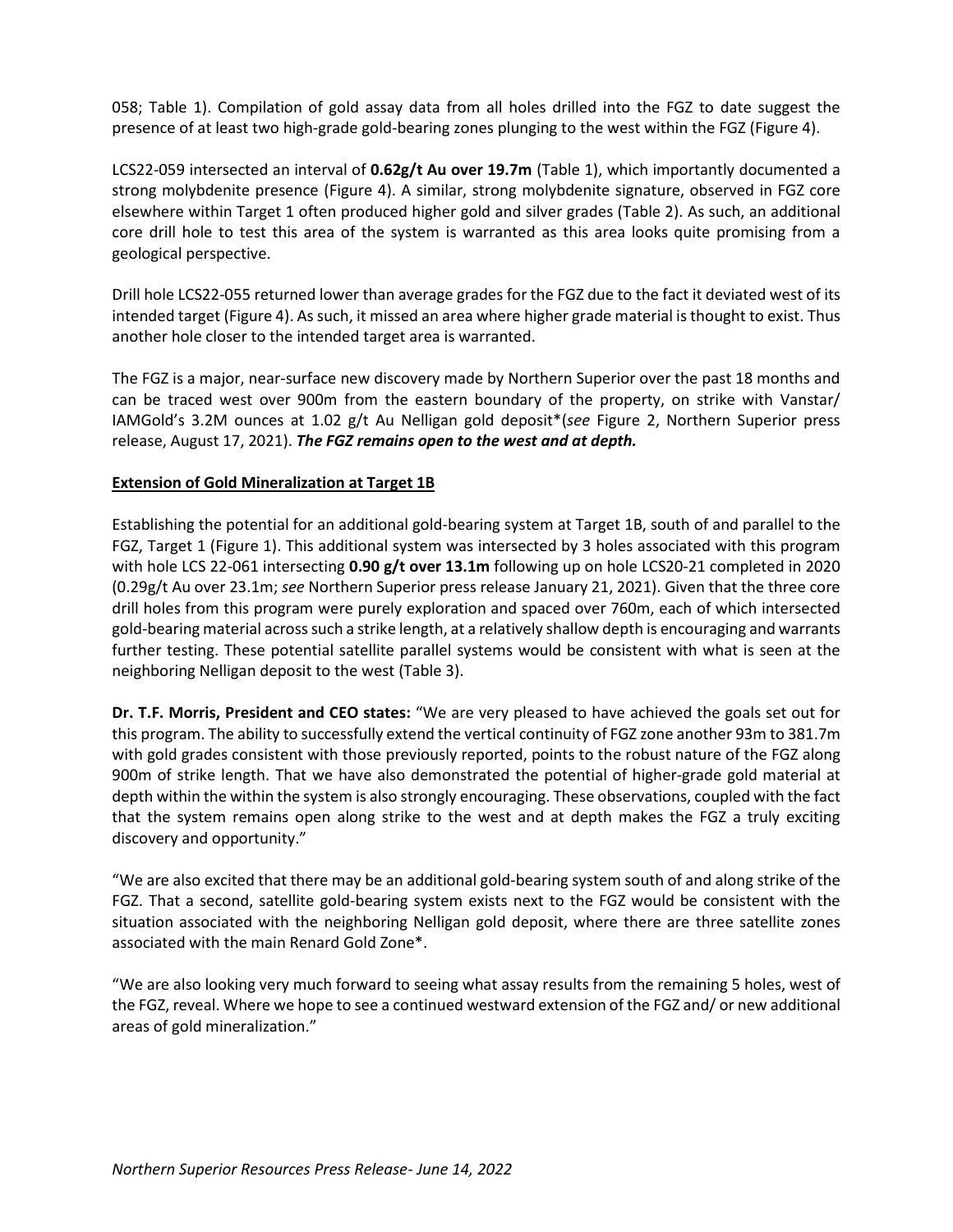

**Figure 1.** Location, first seven drill collars and traces, Targets 1 and 1B, 2022 core drill program.



Figure 2. Vertical cross sections illustrating the projected extension of the FGZ to surface, four drill holes, Target 1, 2022 winter drill program. Section 1: LCS22-055 (336m); Section 2: LSC22-056 (343m); Section 3: LCS22-058 (340m); LCS22-059 (381.7m)(*see* Figure 1 for collar locations).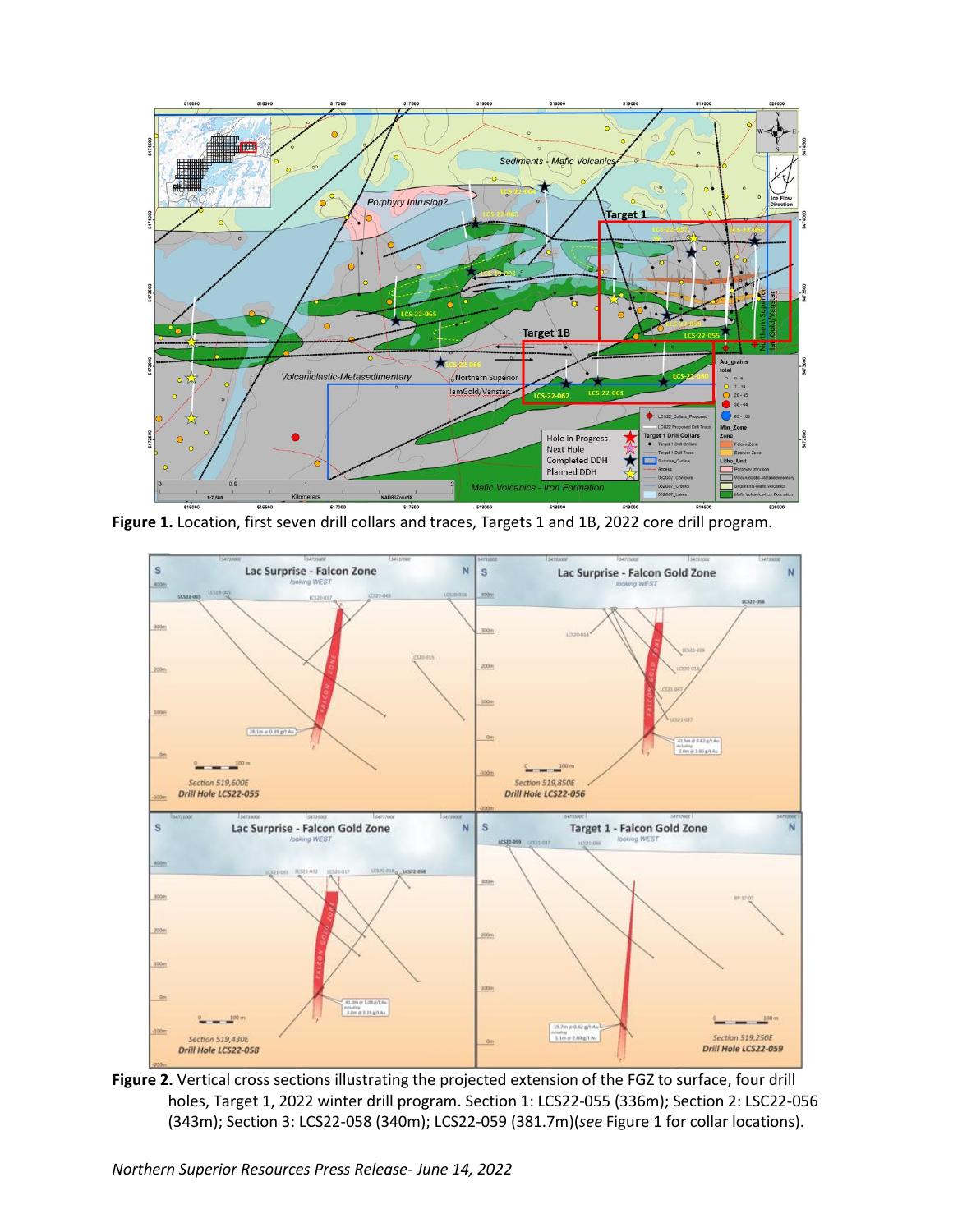

**Figure 3.** Highlighted drill intersections with gold values >1.0g/t Au, Falcon Gold Zone highlighting lateral continuity with remarkable consistency and predictability.



**Figure 4.** FGZ high grade long section composite gold grade illustrating two potential high-grade zones plunging west. Note system is open at depth and strike. See text for details.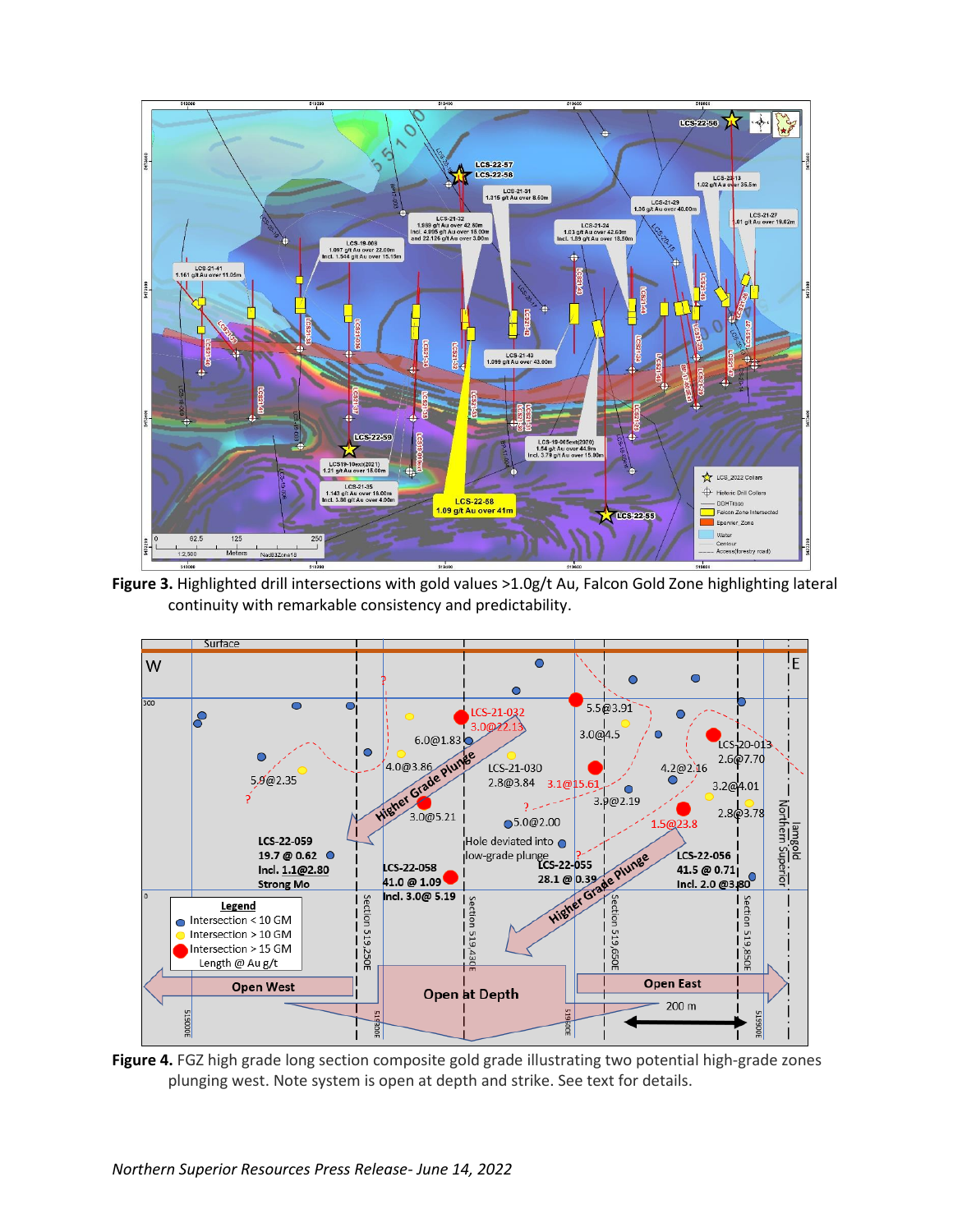| <b>TARGET 1</b>         |          |        |            |        |             |          |  |
|-------------------------|----------|--------|------------|--------|-------------|----------|--|
| Zone                    | From (m) | To(m)  | Length (m) | Au g/t | Au $g/t$ FA | Ag $g/t$ |  |
| <b>LCS22-055</b>        |          |        |            |        |             |          |  |
| Épervier (?)            | 343.00   | 350.00 | 7.00       | 0.59   |             | 0.80     |  |
| <b>Falcon Gold Zone</b> | 395.90   | 424.00 | 28.10      | 0.39   |             | 0.52     |  |
| <b>Including</b>        | 415.50   | 422.90 | 9.90       | 0.77   |             | 0.65     |  |
| <b>Including</b>        | 413.00   | 415.50 | 2.50       | 1.33   |             | 1.11     |  |
| <b>LCS22-056</b>        |          |        |            |        |             |          |  |
| Unknown                 | 228.00   | 238.50 | 10.50      | 0.12   |             | 0.15     |  |
| Unknown                 | 272.50   | 272.50 | 3.00       | 0.33   |             | 0.37     |  |
| Footwall (?)            | 343.00   | 360.50 | 17.50      | 0.39   |             | 0.43     |  |
| <b>Falcon Gold Zone</b> | 417.50   | 459.00 | 41.50      | 0.71   |             | 1.47     |  |
| <b>Including</b>        | 447.25   | 459.00 | 11.75      | 1.57   |             | 3.25     |  |
| <b>Including</b>        | 454.00   | 456.00 | 2.00       | 3.70   | 3.80        | 7.86     |  |
| Unknown                 | 473.50   | 482.50 | 9.00       | 0.37   |             | 0.51     |  |
| Épervier (?)            | 530.50   | 533.50 | 3.00       | 1.38   |             | 0.32     |  |
| <b>LCS22-058</b>        |          |        |            |        |             |          |  |
| Unknown                 | 407.50   | 418.50 | 11.00      | 1.41   |             | 0.24     |  |
| <b>Falcon Gold Zone</b> | 406.00   | 447.00 | 41.00      | 1.09   |             | 0.85     |  |
| <b>Including</b>        | 423.40   | 433.00 | 9.60       | 2.26   |             | 1.38     |  |
| <b>Including</b>        | 428.50   | 431.50 | 3.00       | 4.76   | 5.19        | 1.64     |  |
| LCS22-059               |          |        |            |        |             |          |  |
| <b>Falcon Gold Zone</b> | 362.00   | 381.70 | 19.70      | 0.62   |             | 1.88     |  |
| <b>Including</b>        | 373.00   | 379.10 | 6.10       | 1.08   |             | 1.58     |  |

**Table 1.** Summary of anomalous gold assays, highlighting higher grade intersections the FGZ, Target 1. True width is estimated to be between 70 and 85% of core length. Note multiple intersections of anomalous gold. LCS22-057 was abandoned due to excessive deviation issues.

| Zone                    | From (m) | To (m) | Length (m) | Au $(g/t)$ | Ag $(g/t)$ | $Mo$ (ppm) |  |
|-------------------------|----------|--------|------------|------------|------------|------------|--|
| LCS21-024               |          |        |            |            |            |            |  |
| <b>Falcon Gold Zone</b> | 109.40   | 152.00 | 42.60      | 0.55       | 1.08       | 50.74      |  |
| <b>Including</b>        | 132.50   | 151.00 | 1.92       | 1.75       | 2.23       | 103.27     |  |
| LCS21-025               |          |        |            |            |            |            |  |
| <b>Falcon Gold Zone</b> | 253.00   | 308.30 | 55.30      | 0.55       | 1.08       | 50.74      |  |
| <b>Including</b>        | 271.00   | 278.00 | 7.00       | 1.57       | 2.31       | 38.38      |  |
| <b>Including</b>        | 295.15   | 305.50 | 10.35      | 1.42       | 2.53       | 223.76     |  |
| LCS21-026               |          |        |            |            |            |            |  |
| <b>Falcon Gold Zone</b> | 90.00    | 106.50 | 16.50      | 0.48       | 0.51       | 15.52      |  |
| <b>Falcon Gold Zone</b> | 175.50   | 183.00 | 7.50       | 1.49       | 1.76       | 55.62      |  |
| LCS-21-027              |          |        |            |            |            |            |  |
| <b>Falcon Gold Zone</b> | 249.00   | 268.20 | 19.20      | 1.13       | 2.00       | 64.98      |  |
| <b>LCS21-028</b>        |          |        |            |            |            |            |  |
| <b>Falcon Gold Zone</b> | 98.00    | 145.00 | 47.00      | 0.69       | 1.52       | 35.04      |  |
| <i>including</i>        | 130.50   | 145.00 | 14.50      | 1.10       | 3.66       | 85.25      |  |
| <b>BP17-005ext</b>      |          |        |            |            |            |            |  |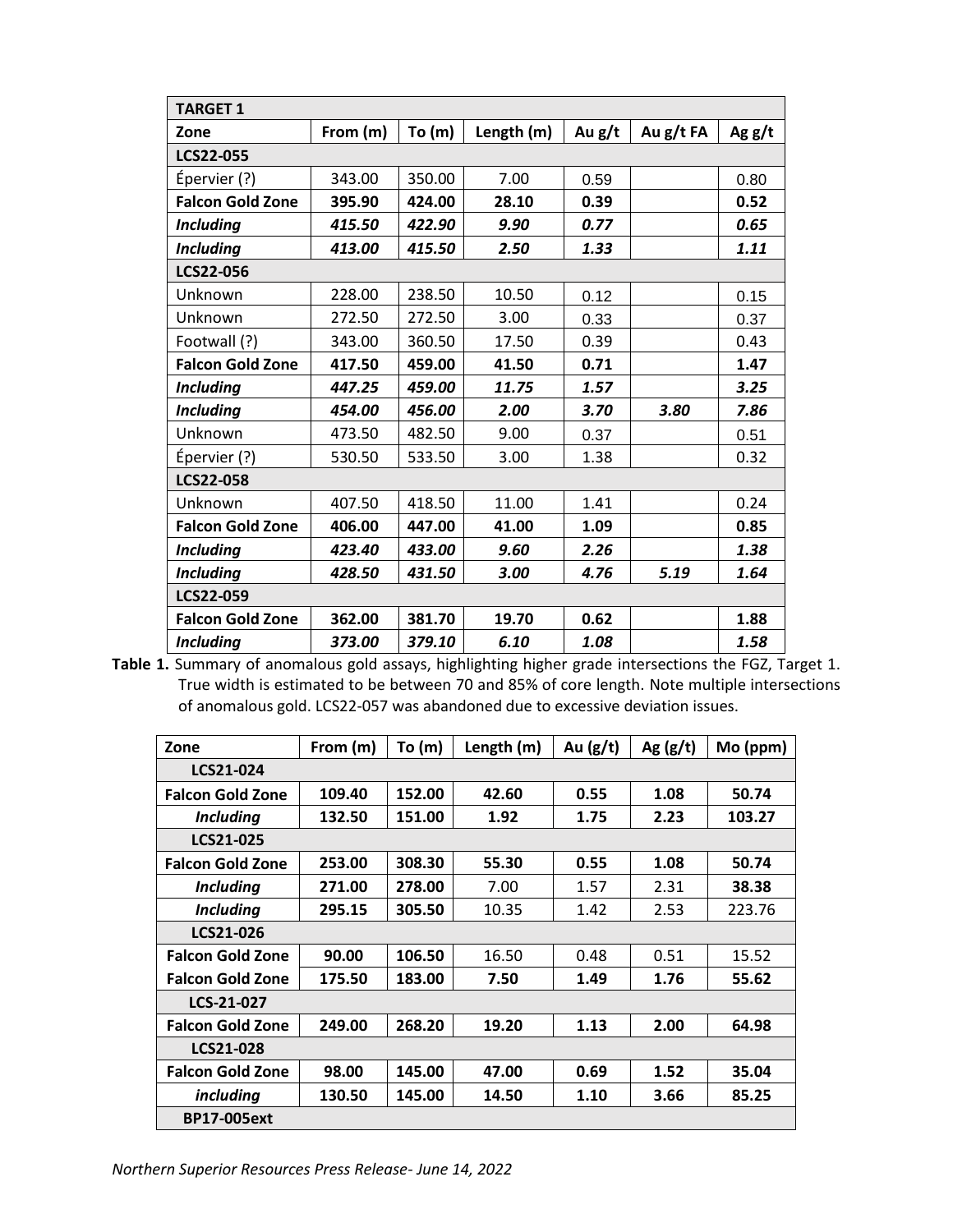| <b>Falcon Gold Zone</b> | 251.50 | 285.00 | 33.50 | 0.68  | 0.86  | 31.88   |  |  |
|-------------------------|--------|--------|-------|-------|-------|---------|--|--|
| <b>Including</b>        | 270.10 | 272.50 | 2.40  | 2.13  | 4.08  | 139.26  |  |  |
| LCS21-029               |        |        |       |       |       |         |  |  |
| <b>Falcon Gold Zone</b> | 273.00 | 313.00 | 40.00 | 1.36  | 2.45  | 14.18   |  |  |
| <b>Including</b>        | 306.00 | 307.50 | 1.50  | 23.80 | 51.70 | 21.60   |  |  |
| LCS21-030               |        |        |       |       |       |         |  |  |
| <b>Falcon Gold Zone</b> | 195.55 | 249.00 | 53.45 | 0.90  | 0.96  | 24.60   |  |  |
| <b>Including</b>        | 197.00 | 203.30 | 6.30  | 1.86  | 0.85  | 22.76   |  |  |
| <b>Including</b>        | 230.00 | 244.70 | 14.70 | 1.53  | 1.46  | 17.47   |  |  |
| LCS21-031               |        |        |       |       |       |         |  |  |
| <b>Falcon Gold Zone</b> | 295.50 | 304.00 | 8.50  | 1.32  | 1.07  | 38.28   |  |  |
| <b>Including</b>        | 298.00 | 299.00 | 1.00  | 4.07  | 3.59  | 270.00  |  |  |
| LCS21-032               |        |        |       |       |       |         |  |  |
| <b>Falcon Gold Zone</b> | 107.40 | 150.00 | 42.60 | 1.99  | 1.98  | 44.16   |  |  |
| <b>Including</b>        | 133.00 | 148.00 | 15.00 | 4.99  | 4.47  | 84.57   |  |  |
| <b>Including</b>        | 145.00 | 148.00 | 3.00  | 22.13 | 18.85 | 318.00  |  |  |
| <b>Including</b>        | 146.10 | 147.00 | 0.90  | 65.70 | 43.10 | 774.00  |  |  |
| LCS21-033               |        |        |       |       |       |         |  |  |
| <b>Falcon Gold Zone</b> | 193.50 | 244.00 | 50.50 | 0.63  | 0.98  | 14.87   |  |  |
| <b>Including</b>        | 196.00 | 202.00 | 6.00  | 1.83  | 1.37  | 50.00   |  |  |
| <b>Including</b>        | 224.50 | 227.00 | 2.50  | 1.69  | 0.81  | 4.00    |  |  |
| <b>Including</b>        | 237.00 | 241.00 | 4.00  | 1.15  | 1.35  | 0.98    |  |  |
| LCS21-034               |        |        |       |       |       |         |  |  |
| <b>Falcon Gold Zone</b> | 117.50 | 152.50 | 35.00 | 0.78  | 2.07  | 64.77   |  |  |
| <b>Including</b>        | 119.00 | 120.10 | 1.10  | 2.07  | 6.71  | 155.94  |  |  |
| <b>Including</b>        | 134.00 | 135.00 | 1.00  | 4.56  | 0.78  | 0.79    |  |  |
| <b>Including</b>        | 144.00 | 145.00 | 1.00  | 7.59  | 27.60 | 1260.00 |  |  |
| LCS19-010               |        |        |       |       |       |         |  |  |
| <b>Falcon Gold Zone</b> | 337.00 | 352.00 | 15.00 | 1.21  | 1.07  | 5.97    |  |  |
| <b>Including</b>        | 350.00 | 351.00 | 1.00  | 14.25 | 2.00  | 5.82    |  |  |
| LCS21-035               |        |        |       |       |       |         |  |  |
| <b>Falcon Gold Zone</b> | 219.00 | 235.00 | 16.00 | 1.14  | 1.07  | 2.42    |  |  |
| <b>Including</b>        | 228.00 | 232.00 | 4.00  | 3.86  | 2.05  | 5.12    |  |  |
| LCS21-038               |        |        |       |       |       |         |  |  |
| <b>Falcon Gold Zone</b> | 114.00 | 118.00 | 4.00  | 0.32  | 0.10  | 10.62   |  |  |
| LCS21-039               |        |        |       |       |       |         |  |  |
| <b>Falcon Gold Zone</b> | 134.00 | 151.50 | 17.50 | 0.15  | 0.84  | 23.29   |  |  |
| LCS21-040               |        |        |       |       |       |         |  |  |
| <b>Falcon Gold Zone</b> | 150.00 | 157.90 | 7.90  | 0.60  | 1.59  | 72.37   |  |  |
| LCS21_041               |        |        |       |       |       |         |  |  |
| <b>Falcon Gold Zone</b> | 228.50 | 240.00 | 11.50 | 1.16  | 1.76  | 146.90  |  |  |
| <b>Including</b>        | 232.00 | 233.50 | 1.50  | 2.89  | 2.88  | 613.00  |  |  |
| LCS21-042               |        |        |       |       |       |         |  |  |
| <b>Falcon Gold Zone</b> | 38.10  | 81.50  | 43.40 | 0.33  | 0.78  | 29.24   |  |  |
| <b>Including</b>        | 78.50  | 79.00  | 0.50  | 3.98  | 6.31  | 794.00  |  |  |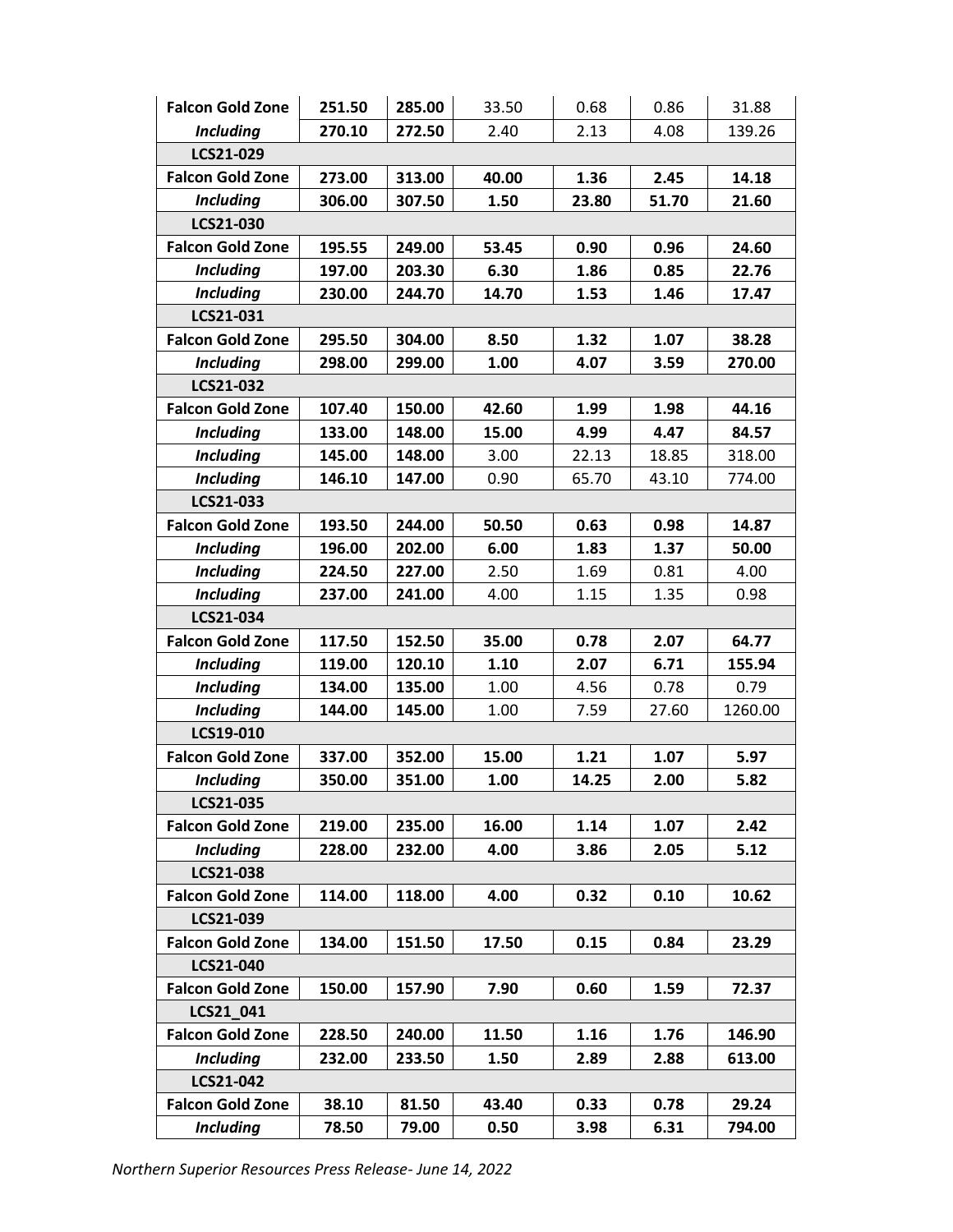| LCS21-043               |        |        |       |      |       |        |  |
|-------------------------|--------|--------|-------|------|-------|--------|--|
| <b>Falcon Gold Zone</b> | 95.00  | 138.00 | 43.00 | 1.10 | 1.95  | 13.87  |  |
| <b>Including</b>        | 102.00 | 107.50 | 5.50  | 3.91 | 8.03  | 110.36 |  |
| <b>Including</b>        | 103.15 | 104.00 | 0.85  | 8.96 | 7.84  | 67.34  |  |
| and                     | 106.35 | 107.50 | 1.15  | 8.72 | 27.20 | 411.00 |  |
| <b>Including</b>        | 117.00 | 121.00 | 4.00  | 2.32 | 2.26  | 56.06  |  |
| LCS21-044               |        |        |       |      |       |        |  |
| <b>Falcon Gold Zone</b> | 26.00  | 54.10  | 28.10 | 0.43 | 1.04  | 41.44  |  |
| LCS21-045               |        |        |       |      |       |        |  |
| <b>Falcon Gold Zone</b> | 25.00  | 47.60  | 22.60 | 0.54 | 0.87  | 56.51  |  |
| <b>Including</b>        | 44.50  | 47.00  | 2.50  | 2.67 | 2.50  | 161.47 |  |
| LCS21-046               |        |        |       |      |       |        |  |
| <b>Falcon Gold Zone</b> | 158.00 | 189.00 | 31.00 | 0.78 | 1.03  | 23.86  |  |
| <b>Including</b>        | 179.00 | 189.00 | 10.00 | 1.34 | 2.40  | 64.09  |  |
| LCS21-047               |        |        |       |      |       |        |  |
| <b>Falcon Gold Zone</b> | 208.80 | 265.70 | 56.90 | 0.62 | 1.23  | 55.35  |  |
| <b>Including</b>        | 238.50 | 265.70 | 34.70 | 0.75 | 1.44  | 87.20  |  |
| <b>Including</b>        | 262.50 | 265.70 | 3.20  | 4.01 | 9.32  | 741.00 |  |

**Table 2.** Summary table illustrating relationship between molybdenum, silver and higher-grade gold assays.

| <b>TARGET 1B</b>      |          |        |            |          |           |          |  |
|-----------------------|----------|--------|------------|----------|-----------|----------|--|
| Zone                  | From (m) | To(m)  | Length (m) | Au $g/t$ | Au g/t FA | Ag $g/t$ |  |
| <b>LCS20-21</b>       |          |        |            |          |           |          |  |
| Previous Intersection | 19.50    | 42.58  | 23.08      | 0.29     |           | 0.09     |  |
| <b>LCS22-060</b>      |          |        |            |          |           |          |  |
| New Intersection      | 89.00    | 92.00  | 3.00       | 0.54     |           | 0.10     |  |
| LCS22-061             |          |        |            |          |           |          |  |
| New Intersection      | 33.50    | 35.90  | 2.40       | 1.21     |           | 0.54     |  |
| New Intersection      | 82.70    | 96.00  | 13.30      | 0.90     |           | 0.23     |  |
| Including             | 83.30    | 84.30  | 1.00       | 3.89     | 3.70      | 0.37     |  |
| Including             | 94.50    | 95.30  | 0.80       | 3.94     | 3.65      | 0.88     |  |
| <b>LCS22-062</b>      |          |        |            |          |           |          |  |
| New Intersection      | 66.70    | 72.00  | 5.30       | 0.72     |           | 0.72     |  |
| New Intersection      | 102.00   | 104.50 | 2.50       | 0.33     |           | 0.14     |  |

**Table 3.** Summary of anomalous gold assays, Target 1B. True width is estimated to be between 70 and 85% of core length.

#### **Post Winter Core Drill Program**

An extensive and aggressive property wide exploration program is currently underway over the whole property, the purpose of which is to identify additional areas of gold mineralization. This mapping and prospecting program is supported through recommendations proposed by Orix Geosciences who completed a property-wide geoscientific compilation and interpretation of the Lac Surprise property. In addition, interpretations made from previous drone-supported airborne magnetic surveys (*see* Northern Superior press release April 19<sup>th</sup>, 2021) and an Induced Polar geophysical survey over the Amber area of